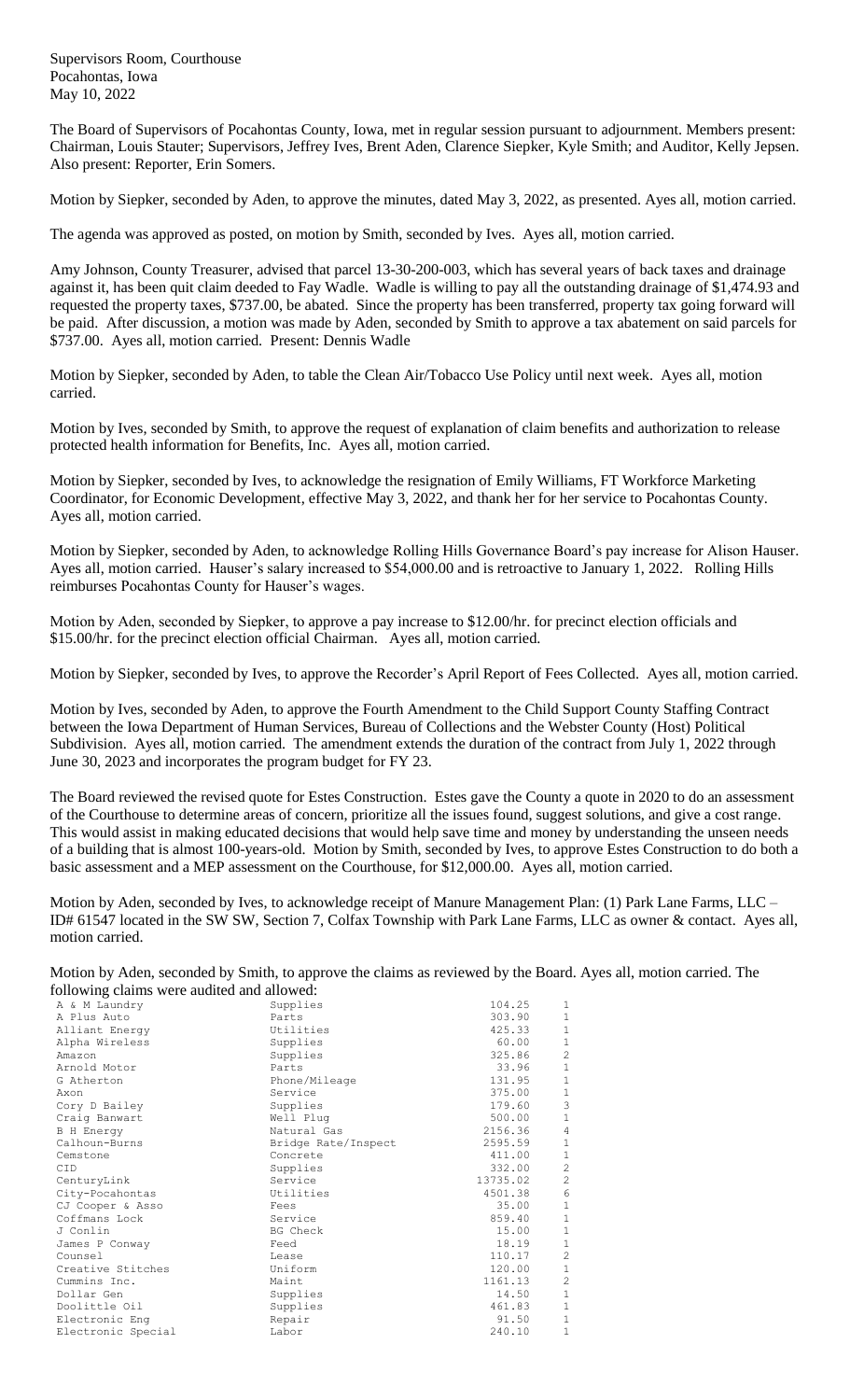| Farm & Home                      | Supplies                      | 913.48            | 2                            |
|----------------------------------|-------------------------------|-------------------|------------------------------|
| Fast Lane<br>Tim Flaherty        | Supplies<br>Well Plug         | 26.90<br>440.73   | $\mathbf{1}$<br>1            |
| City-Fonda                       | Utilities                     | 197.20            | $\mathbf{1}$                 |
| Foundation An                    | Service                       | 339.00            | $\mathbf{1}$                 |
| Patrick Frank                    | Well Plug                     | 413.13            | $\mathbf{1}$                 |
| Frazier Nursery<br>Gordon Flesch | Trees<br>Lease                | 19928.00<br>35.00 | 1<br>$\mathbf{1}$            |
| T Grau                           | Expenses                      | 679.30            | $\mathbf{1}$                 |
| GreatAmerican                    | Lease                         | 242.56            | $\mathbf{1}$                 |
| Healthcare First                 | Service                       | 104.74            | $\mathbf{1}$                 |
| Dereck A Hebert                  | Renewal                       | 20.00             | $\mathbf{1}$                 |
| Henderson Prod<br>K Hoffman      | New truck box #133<br>Mileage | 21198.90<br>19.89 | $\mathbf{1}$<br>$\mathbf{1}$ |
| Hannah G Hubbell                 | Phone                         | 26.05             | $\overline{2}$               |
| Dave Hundertmark                 | Well Plug                     | 500.00            | $\mathbf{1}$                 |
| IState Truck                     | Supplies                      | 159.72            | $\mathbf{1}$                 |
| ICRA                             | Dues                          | 200.00            | $\mathbf{1}$                 |
| IA DOT<br>IA Prison Ind          | Services<br>Signs-Supplies    | 241.60<br>660.00  | $\mathbf{1}$<br>$\mathbf{1}$ |
| ILEA                             | Service                       | 50.00             | $\mathbf{1}$                 |
| Insight                          | Licenses                      | 2943.00           | 2                            |
| IA Lakes Elec                    | Repair                        | 122.00            | $\mathbf{1}$                 |
| ISU                              | Excavation Safety             | 725.00            | 2                            |
| Jack's Uniform<br>Jacks OK Tire  | Uniform<br>Tires/Parts        | 198.73<br>3323.20 | $\mathbf{1}$<br>$\mathbf{1}$ |
| VialConst                        | Labor                         | 1014.00           | $\mathbf{1}$                 |
| K Jepsen                         | Mileage                       | 98.57             | $\mathbf{1}$                 |
| R Jergens                        | Expenses                      | 1230.53           | 2                            |
| Johnston Auto                    | Supplies                      | 30.00             | $\mathbf{1}$                 |
| Juicebox                         | Hosting                       | 230.00            | $\mathbf{1}$<br>$\mathbf{1}$ |
| KIAO-FM<br>M Klocke              | Ad<br>Mileage                 | 769.00<br>22.23   | $\mathbf{1}$                 |
| Brooke A Krips                   | Mileage                       | 349.07            | $\mathbf{1}$                 |
| House of Print                   | Supplies                      | 330.00            | $\mathbf{1}$                 |
| Laurens Municipal                | Utilities                     | 241.60            | $\mathbf{1}$                 |
| Lawson Products                  | Supplies                      | 260.41            | $\mathbf{1}$                 |
| LexisNexis<br>Loffler            | Service                       | 110.00<br>347.40  | $\mathbf{1}$<br>$\mathbf{1}$ |
| Mail Services                    | Lease<br>Service              | 250.75            | $\mathbf{1}$                 |
| Martin Marietta                  | Rock                          | 1355.27           | 3                            |
| McKesson                         | Supplies                      | 633.35            | $\mathbf{1}$                 |
| Mediacom                         | Internet                      | 236.90            | $\mathbf{1}$                 |
| Menards                          | Supplies                      | 382.31            | 2                            |
| K Metzger<br>MidAm Energy        | Mileage<br>Electric           | 565.87<br>242.23  | 1<br>6                       |
| Midwest Wheel                    | Supplies                      | 580.19            | $\mathbf{1}$                 |
| Robin K Moore                    | Meals                         | 210.02            | 3                            |
| Murphy Tractor                   | Parts                         | 93.14             | $\mathbf{1}$                 |
| Kayla M Nedved                   | Mileage                       | 58.93             | $\overline{2}$               |
| S Nelson                         | Ammo & Phone                  | 451.13            | 2                            |
| Netsmart<br>Norsolv Sys          | Service<br>Waste Oil Disposal | 1682.00<br>261.95 | 1<br>$\mathbf{1}$            |
| NW Comm                          | Line Chg                      | 300.00            | $\mathbf{1}$                 |
| Office Elements                  | Supplies                      | 267.42            | 2                            |
| City-Palmer                      | Utilities                     | 192.38            | 2                            |
| People Works                     | Training                      | 549.00            | $\mathbf{1}$                 |
| Pitney Bowes<br>PJ Greufe        | Lease<br>Services             | 170.43<br>6000.00 | $\mathbf{1}$<br>$\mathbf{1}$ |
| City-Plover                      | Utilities                     | 100.00            | $\mathbf{1}$                 |
| Po Co Home Care                  | Aides                         | 26.77             | $\mathbf{1}$                 |
| Po Co Extension                  | Spraying Materials            | 45.00             | $\mathbf{1}$                 |
| Poky Sales & Serv                | Repairs                       | 26.00             | $\mathbf{1}$                 |
| Poca Comm Hospital               | Services                      | 34.75             | $\mathbf{1}$                 |
| Poky Fiber<br>Poky Ford          | Phone Internet<br>Service     | 284.90<br>93.05   | 2<br>$\mathbf{1}$            |
| Pro Co-Op                        | Fuel                          | 272.94            | $\mathbf{1}$                 |
| Prof Dev                         | Dues                          | 355.00            | $\mathbf{1}$                 |
| Ray's Plumbing                   | Supplies                      | 576.60            | $\mathbf{1}$                 |
| Reagan Outdoor                   | Billboard                     | 1450.00           | $\mathbf{1}$                 |
| Record Dem                       | Ads                           | 637.00            | 2<br>$\mathbf{1}$            |
| Rees Truck<br>Connie Schachtner  | Parts<br>Mileage              | 431.02<br>133.38  | $\mathbf{1}$                 |
| SCI Comm                         | Service                       | 1687.12           | $\overline{c}$               |
| Seiler App                       | Service                       | 228.75            | 2                            |
| Solutions                        | Forms                         | 331.90            | 2                            |
| SS Collision                     | Service                       | 875.00            | 1                            |
| M Parrott<br>Surplus Center      | Supplies<br>Supplies          | 118.62<br>27.95   | 1<br>$\mathbf{1}$            |
| TEAM Services, Inc.              | Outside Eng                   | 2085.75           | $\mathbf{1}$                 |
| T Reuters                        | Service                       | 154.40            | $\mathbf{1}$                 |
| Donald P Trexel                  | Mileage                       | 12.87             | $\mathbf{1}$                 |
| Union Pacific                    | Lights                        | 4530.92           | $\mathbf{1}$                 |
| VA CCN Refunds                   | Refunds                       | 124.00            | $\mathbf{1}$                 |
| Nathanial J Vento<br>Verizon     | Mileage<br>Cell Phones        | 473.85<br>4330.17 | $\mathbf{1}$<br>3            |
| R Vosberg                        | Postage                       | 14.76             | $\mathbf{1}$                 |
| Wells Farqo                      | Lease                         | 89.00             | $\mathbf{1}$                 |
| Wex Bank                         | Fuel                          | 45.21             | $\mathbf{1}$                 |
| Windstream                       | Line Chg                      | 264.26            | 2                            |
| Wolcyn Tree Farm<br>Woodley Ins  | Trees<br>Insurance            | 6596.50<br>418.00 | 1<br>$\mathbf{1}$            |
| Woods                            | Supplies                      | 14.32             | $\mathbf{1}$                 |
| Ziegler                          | Supplies                      | 965.76            | $\mathbf{1}$                 |
| Grand Total                      |                               | 130377.75         |                              |

Motion by Aden, seconded by Siepker, to authorize the Chairman to sign the contract for pavement markings with Vogel Traffic Services from Orange City, IA for \$53,319.03. Ayes all, motion carried.